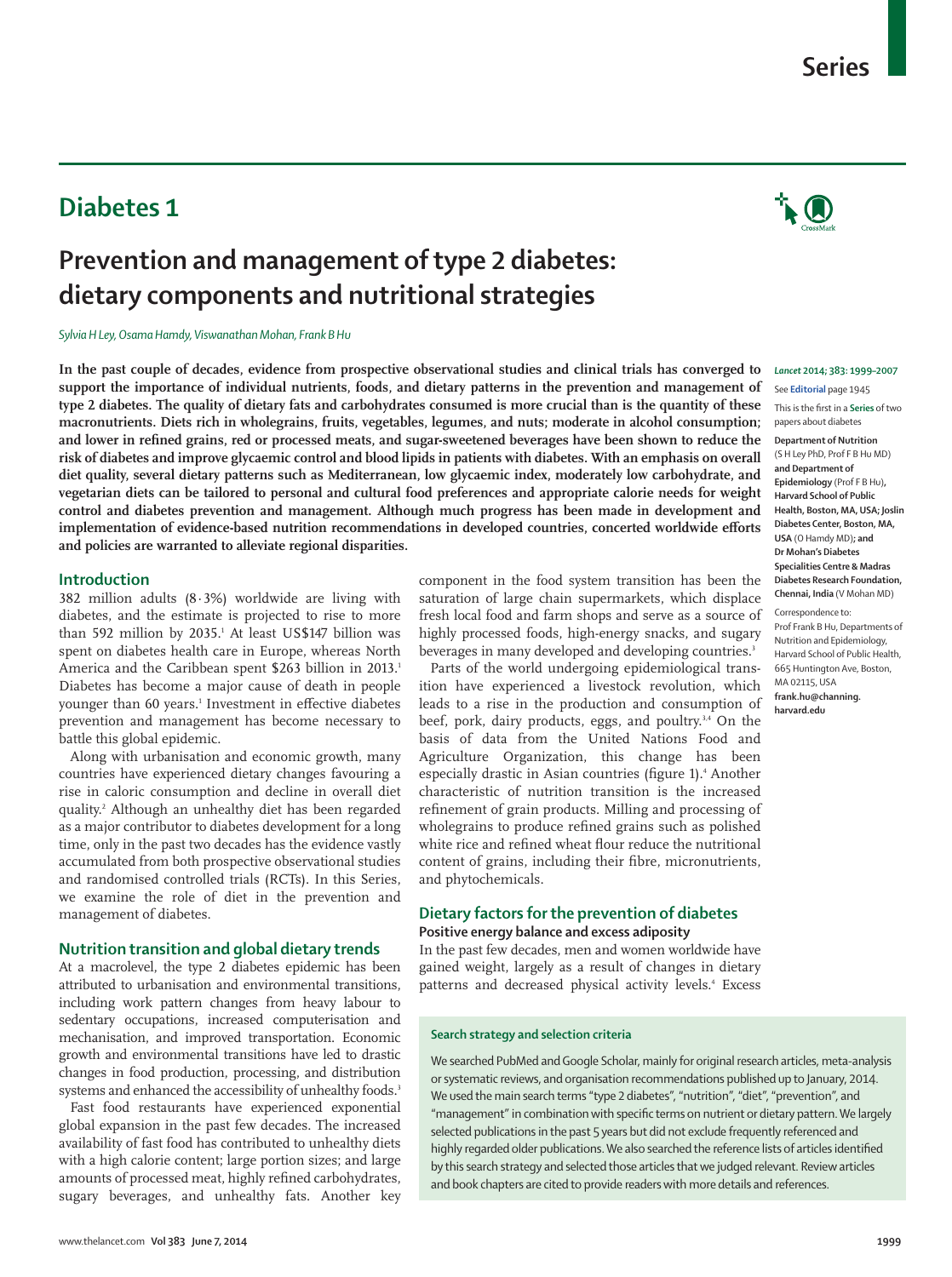

## *Figure 1:* **Changes in global dietary trend over time**

A high diet 1 score indicates a high availability of sugars, meat, animal products, animal fats, milk, eggs, and total calories, in addition to low availability of pulses and cereals based on the United Nations Food and Agriculture Organization food balance sheets.4



*Figure 2:* **Summary of meta-analyses of prospective cohort studies of nutrient intake and glycaemic variables and type 2 diabetes**

DHA=docosahexaenoic acid. EPA=eicosapentaenoic acid. Relative risks are a comparison of extreme categories, except for DHA/EPA (per 250 mg per day increase) and alpha-linolenic acid (per 0·5 g per day). All nutrients and glycaemic variables were assessed from dietary intake, except vitamin D for which blood 25-hydroxyvitamin D was used.

See **Online** for appendix

adiposity shown by a higher body-mass index (BMI) is the strongest risk factor for diabetes, and Asian populations tend to develop diabetes at a much lower BMI than do those of European ancestry.5 The risk of diabetes rises as excessive body fat increases, starting from the lower end of the normal range of BMI or waist circumference.<sup>6</sup> Findings from a meta-analysis of prospective cohort studies suggest that the risk associated with a higher waist circumference is stronger than the risk associated with a higher BMI.7 In clinical practice, both BMI and waist circumference should be monitored. Weight gain since young adulthood is another independent predictor of diabetes risk, even after adjustment for current BMI.<sup>5</sup>

Lifestyle intervention with calorie restriction and exercise to promote weight loss, as shown in the Diabetes Prevention Program,<sup>8</sup> significantly reduced conversion to diabetes in high-risk patients with impaired glucose tolerance by 58%. The beneficial effect of lifestyle modification was documented in various populations, including multiethnic American,<sup>8</sup> Finnish,<sup>9</sup> Chinese,<sup>10</sup> and Indian.11

# **Quantity and quality of dietary fat**

Although higher total fat intake is thought to contribute to diabetes directly by induction of insulin resistance and indirectly by promotion of weight gain, results from metabolic studies in human beings do not support that high-fat diets per se have a detrimental effect on insulin sensitivity.<sup>12</sup> In several observational studies, total fat intake was not associated with diabetes risk.13,14 In the Women's Health Initiative.<sup>15</sup> the incidence of diabetes was not reduced in women who consumed a low-fat diet compared with the control group. The quality of fat is more important than total fat intake, and diets that favour plant-based fats over animal fats are more advantageous.<sup>13</sup> Particularly, greater intake of omega-6 polyunsaturated fatty acids (PUFA) was associated with lower diabetes risk in the Nurses' Health Study.<sup>16</sup> Replacement of saturated fat with omega-6 PUFA was related to a lower risk of developing diabetes.<sup>13</sup> However, the association between omega-3 PUFA and diabetes risk has been inconsistent (figure 2, appendix). $17-22$ 

## **Quantity and quality of carbohydrates**

Prospective observational evidence suggests that the relative carbohydrate proportion of a diet does not appreciably affect diabetes risk.<sup>23</sup> However, a diet rich in fibre, especially cereal fibre, might reduce the risk of diabetes. Findings from a meta-analysis of prospective cohort studies showed an inverse association between fibre from cereal products and the risk of type 2 diabetes (figure  $2$ ).<sup>18</sup> Fibre from fruits had a weaker inverse association with risk of diabetes than did cereal fibre.<sup>18</sup>

Carbohydrate quality can be measured by evaluation of the glycaemic response to carbohydrate-rich foods, such as the glycaemic index (GI) and the glycaemic load (GL, a product of GI and the amount of carbohydrates of a food). In meta-analyses of prospective studies, low GI and GL diets were associated with lower risk of diabetes than were diets with a higher GI and GL (figure 2),<sup>19</sup> independent of the amount of cereal fibre in the diet.

## **Vitamins and minerals**

Evidence has supported the associations of specific minerals with type 2 diabetes using assessments of dietary intake or biomarkers, or both (figure 2). In a meta-analysis of prospective studies, magnesium intake was inversely associated with risk of diabetes.<sup>20</sup> This association was more pronounced in overweight than in normal weight participants.<sup>20</sup> Conversely, higher haeme-iron intake was associated with a higher risk of diabetes.<sup>21</sup> Similarly, higher iron stores shown by increased ferritin concentrations were associated with a higher risk of diabetes.<sup>21</sup>

An inverse association was shown between circulating 25-hydroxyvitamin D concentrations and risk of diabetes in a meta-analysis of prospective studies from diverse populations.22 However, plasma vitamin D might be a marker of an overall healthy lifestyle, including frequent outdoor physical activities and exposure to sunlight. Further, vitamin D supplementations did not improve glycated haemoglobin  $(HbA_{1c})$ , fasting plasma glucose, or insulin sensitivity in small RCTs.<sup>24</sup> Ongoing large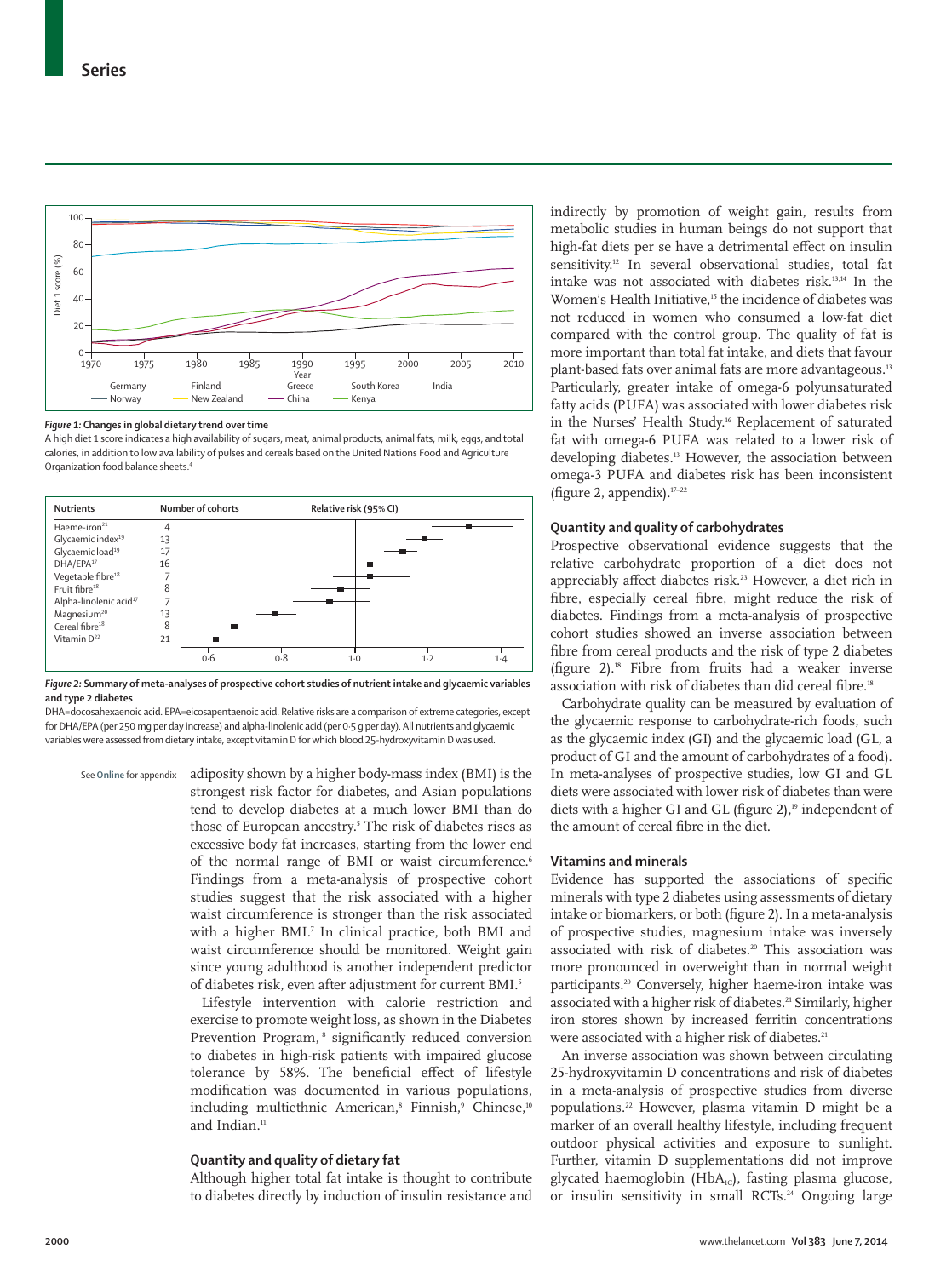RCTs could provide more conclusive evidence for the role of vitamin D in prevention of type 2 diabetes.

# **Individual foods and food groups**

Prospective studies have provided evidence that intake of several individual food items or food groups might play a part in diabetes prevention (figure 3, appendix).<sup>25-34</sup> Wholegrain intake has been consistently associated with a lower risk of diabetes even after adjustment for BMI.25 Conversely, greater intake of white rice, a processed grain, was associated with an increased risk of diabetes,<sup>26</sup> especially in Asian populations with white rice as a staple food and a main source of calories. Frequent consumption of red meats, especially processed red meats such as bacon, sausages, and hot dogs, was strongly associated with a higher risk of diabetes.<sup>27</sup>

In a meta-analysis of prospective cohort studies, neither fish nor seafood consumption were significantly associated with the risk of diabetes.<sup>17</sup> A difference in the direction of the association between fish or seafood consumption and risk of diabetes was reported between geographical regions.<sup>17</sup> Higher fish or seafood consumption was associated with a higher risk of diabetes in North America and Europe but associated with a lower risk in Asia.<sup>17</sup> The reason for this regional variation is unclear but might be explained by a combination of the differences in the types of fish consumed, cooking methods used, and levels of exposure to pollutants in different locations.

Total intake of fruits and vegetables was not associated with risk of diabetes, but greater intake of green leafy vegetables was associated with a lower risk.28,29 Further, consumption of specific whole fruits, such as blueberries, grapes, and apples, was significantly associated with a lower risk of diabetes on the basis of findings from three large prospective cohort studies.<sup>35</sup>

Consumption of greater amount of dairy products has been associated with a moderately lower risk of diabetes,<sup>30</sup> and the benefits of yoghurt seem to be more consistent than for other types of dairy products. Consumption of nuts, which are high in PUFA and monounsaturated fatty acids (MUFA), could have beneficial effects on diabetes prevention. Greater nut consumption, especially walnuts, was associated with a lower risk of diabetes.<sup>36,37</sup> In the Prevención con Dieta Mediterránea (PREDIMED) trial, supplementation of mixed nuts significantly reduced incident diabetes in a preliminary analysis from one centre<sup>38</sup> and by a non-significant 18% in the entire cohort.<sup>39</sup> However, the nuts were supplemented in the context of a Mediterranean diet in this trial and, therefore, the beneficial results might not be solely attributed to nut consumption. Despite their high fat and energy contents, regular consumption of nuts was not associated with increased obesity, but instead conferred benefits in weight control.<sup>36</sup>

## **Beverages**

Greater intake of sugar-sweetened beverages has been associated with a higher risk of type 2 diabetes in a



*Figure 3:* **Summary of meta-analyses of prospective cohort studies on food and beverage intake and type 2 diabetes**

Relative risks are a comparison of extreme categories, except for processed meat (per 50 g per day increase), unprocessed red meat and fish or seafood (per 100 g per day), white rice (per each serving per day), wholegrains (per three servings per day), sugar-sweetened beverages in European cohorts (per 336 g per day), and alcohol (22 g per day for men or 24 g per day for women with abstainers).

meta-analysis<sup>31</sup> and a pooled analysis of European cohorts<sup>32</sup> (figure 3). This association remains significant even after adjustment for BMI, which suggests that the deleterious effects of sugar-sweetened beverages on diabetes are not entirely mediated by bodyweight. Substitution of water, coffee, or tea for sugar-sweetened beverages was associated with a lower risk of diabetes.<sup>40</sup>

Alcohol consumption is associated with diabetes in a U-shaped fashion (figure  $3$ ).<sup>33</sup> On the basis of findings from a meta-analysis, the amounts of alcohol consumption most protective of diabetes were 24 g per day in women and 22 g per day in men, but alcohol became harmful at a consumption level above 50 g per day in women and 60 g per day in men.<sup>33</sup> In a randomised trial, $41$  moderate alcohol consumption improved insulin sensitivity.

Coffee consumption has been consistently associated with a lower risk of diabetes (figure 3). In a meta-analysis of 28 prospective cohort studies, coffee consumption was inversely associated with risk of diabetes in a doseresponse manner.<sup>34</sup> Furthermore, both caffeinated and decaffeinated coffee intakes were associated with a lower risk of diabetes, which suggests that bioactive compounds other than caffeine might contribute to the benefits.<sup>34</sup>

## **Dietary patterns and overall diet quality**

Instead of considering individual food items in isolation, the application of food pattern techniques has led to a variety of different food patterns related to risk of diabetes (table 1). Mediterranean-style diets have been associated with lower incident type 2 diabetes in prospective cohort studies.38,39,42,43 In the PREDIMED trial after a 4·1-year follow-up, participants assigned to a Mediterranean diet without calorie restriction had a significant 40% reduction in the risk of diabetes with extra-virgin olive oil supplementation and a non-significant risk reduction of 18% with mixed nut supplementation compared with a low-fat control diet.<sup>39</sup>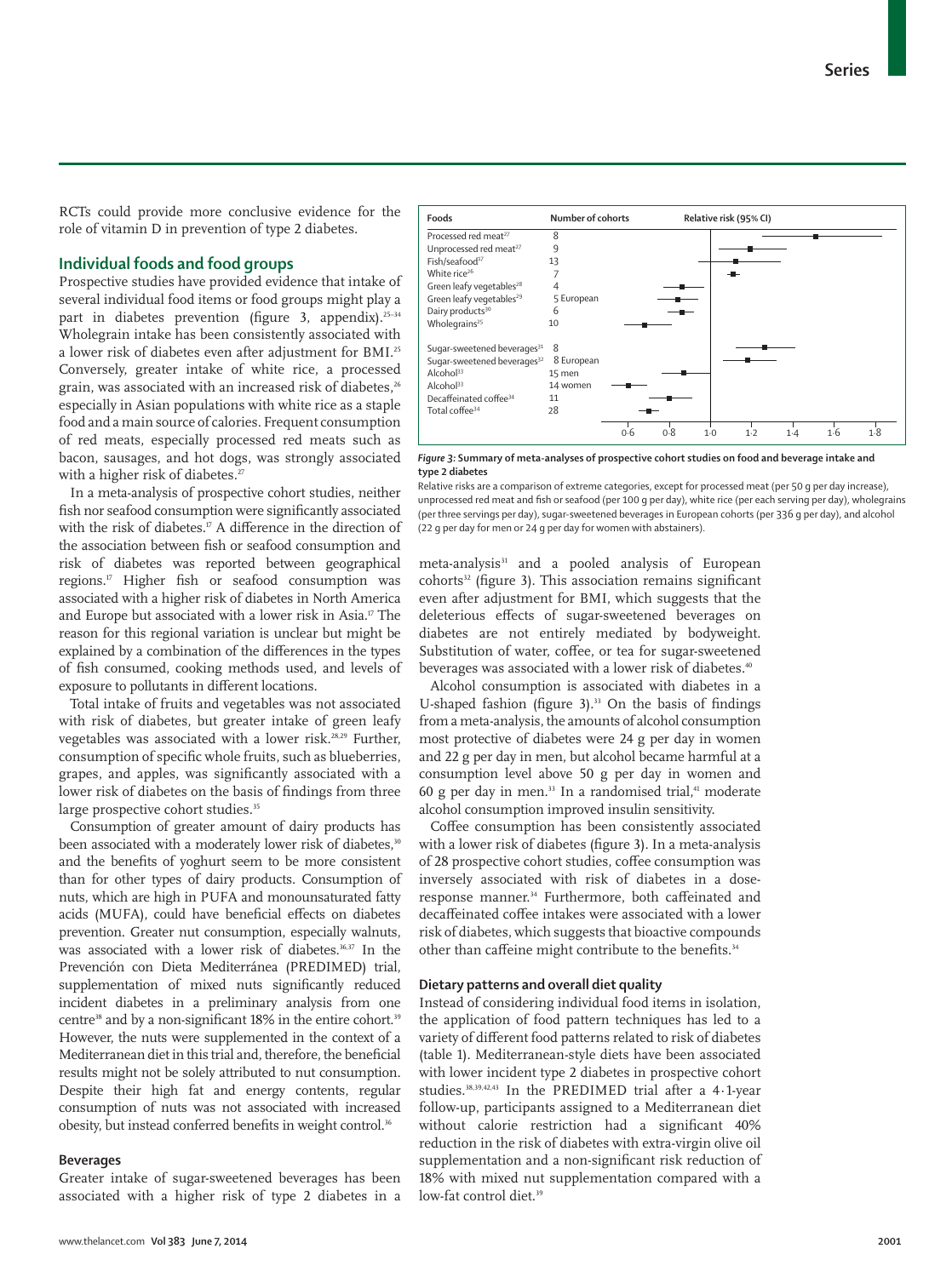|                                        | Main components                                                                                                                                                                                                                                                                                                                                                                          | Diabetes prevention                                                                                                                                                                                                                                      | Diabetes management                                                                                                                                                                                           |
|----------------------------------------|------------------------------------------------------------------------------------------------------------------------------------------------------------------------------------------------------------------------------------------------------------------------------------------------------------------------------------------------------------------------------------------|----------------------------------------------------------------------------------------------------------------------------------------------------------------------------------------------------------------------------------------------------------|---------------------------------------------------------------------------------------------------------------------------------------------------------------------------------------------------------------|
| Mediterranean<br>diet                  | High consumption of minimally processed plant-based foods; olive oil as<br>the principal source of fat; low-to-moderate consumption of dairy<br>products, fish, and poultry; low consumption of red meat; and<br>low-to-moderate consumption of wine with meals                                                                                                                          | Mediterranean dietary patterns were associated<br>with lower risk of type 2 diabetes in prospective<br>cohort studies and RCTs <sup>38, 39, 42, 43</sup>                                                                                                 | Mediterranean diets compared with a<br>conventional diet for diabetes management<br>improved glycaemic control and insulin<br>sensitivity, and reduced risk of CVD <sup>43-46</sup>                           |
| DASH                                   | Rich in vegetables, fruits, and low-fat dairy products, including wholegrains,<br>poultry, fish, and nuts; lower in saturated fat, red meat, sweets, and sugar<br>containing beverages; and reduced in sodium                                                                                                                                                                            | Adherence to the DASH diet was associated with<br>lower risk of diabetes <sup>47, 48</sup>                                                                                                                                                               | The DASH diet with 2400 mg per day sodium<br>restriction had beneficial effects on glycaemic<br>control and CVD risk factors <sup>49,50</sup>                                                                 |
| Vegetarian and<br>vegan                | Vegan, diets devoid all animal-derived products; vegetarian diets, diets<br>devoid of some animal products including lacto-ovo (consuming dairy or<br>eggs), pesco (consuming fish, eggs, or dairy), semi (consuming all but no<br>red meat and poultry)                                                                                                                                 | Vegan, lacto-ovo, and semi-vegetarian diets were<br>associated with lower risk of type 2 diabetes <sup>51</sup>                                                                                                                                          | Improved glycaemic control or CVD risk was not<br>consistently reported, <sup>52,53</sup> and the effect of<br>vegetarian diets was difficult to isolate because<br>calorie-restriction was often implemented |
| Dietary<br>quidelines<br>(AHEI)        | Indices of the diet quality created on the basis of foods and nutrients<br>predictive of chronic disease risk, including greater intake of vegetables and<br>fruits, wholegrains, nuts and legumes, long-chain omega-3 fatty acids, and<br>PUFAs; lower intake of sugar-sweetened beverages and fruit juice, red/<br>processed meat, trans-fat, sodium; and moderate alcohol consumption | Adherence to high-quality diet assessed by AHEI<br>was strongly associated with lower risk of<br>diabetes <sup>54</sup>                                                                                                                                  | <b>NA</b>                                                                                                                                                                                                     |
| Prudent pattern                        | Dietary patterns higher in fruits, vegetables, wholegrains, legumes, and<br>vegetable fats and lower in red meats, refined grains, and sugared soft<br>drinks                                                                                                                                                                                                                            | Prudent dietary patterns over Western dietary<br>patterns were associated with lower type 2<br>diabetes risk <sup>55-60</sup>                                                                                                                            | <b>NA</b>                                                                                                                                                                                                     |
| Moderately low<br>carbohydrate<br>diet | Dietary patterns that restrict consumption of carbohydrates by increasing<br>intake of fats and protein from animal or plant food sources                                                                                                                                                                                                                                                | A diet moderately low in total carbohydrate but<br>high in plant-based protein and fat was associated<br>with lower diabetes risk, but a diet low in<br>carbohydrate and high in animal fat and protein<br>was associated with higher risk <sup>14</sup> | Carbohydrate restrictions improved glycaemic<br>control and blood lipids and led to greater<br>weight loss compared to conventional control<br>diets <sup>52</sup>                                            |
|                                        | RCT=randomised controlled trial. CVD=cardiovascular disease. DASH=dietary approaches to stop hypertension. AHEI=alternate healthy eating index. PUFA=polyunsaturated fatty acid. NA=not available.                                                                                                                                                                                       |                                                                                                                                                                                                                                                          |                                                                                                                                                                                                               |

*Table* **1: Summary of observational and intervention studies on dietary patterns for diabetes prevention and management**

Adherence to a high-quality diet assessed by the Alternate Healthy Eating Index (AHEI) was strongly associated with a lower risk of diabetes.<sup>54</sup> Further, adherence to the Dietary Approaches to Stop Hypertension (DASH) diet, which is a dietary plan rich in vegetables, fruits, and low-fat dairy products, was also associated with a lower risk of diabetes.47,48 Vegetarian diets devoid of animal products were associated with lower risk of diabetes in the Adventist Health Study.<sup>51</sup> Findings from prospective studies using exploratory methods to define dietary patterns further supported that these dietary patterns favouring fruits, vegetables, wholegrains, and legumes at the expense of red meats, refined grains, and sugar-sweetened beverages are beneficial for diabetes prevention.<sup>55-60</sup> A diet moderately low in total carbohydrate but high in plant-based protein and fat was associated with lower diabetes risk, whereas a diet low in carbohydrate but high in animal fat and protein was associated with higher risk.<sup>14</sup>

# **Major knowledge gaps in the dietary prevention of diabetes**

Although much has been learned about the role of various dietary factors in the development of diabetes, further studies are warranted to examine synergistic effects of individual components of various dietary patterns and to understand the biological mechanisms underlying the observed associations. Additional highquality, large prospective studies are needed to examine the role of different food choices and dietary habits for diabetes prevention in diverse populations and different regions of the world.

# **Dietary factors for the management of diabetes Bodyweight loss intervention trials and surgeries**

Nutritional therapy recommendations from various organisations for diabetes management support intensive lifestyle interventions to achieve modest weight loss and weight maintenance.<sup>61–64</sup> In the Action for Health in Diabetes (Look AHEAD) trial,<sup>65,66</sup> an intensive lifestyle intervention for weight loss in overweight or obese adults with type 2 diabetes, weight loss was greater in the intervention group than in the control group (8·6% and 0·7% at 1-year; 6·0% and 3·5% at 9·6-year follow-up). The participants randomly assigned to the intervention had health benefits, including reduced sleep apnoea, depression, and urinary incontinence, in addition to improved health-related quality of life and requiring less medication for glycaemic control and management of cardiovascular risk factors.<sup>67–70</sup> However, the Look AHEAD trial did not show a reduction in the rate of cardiovascular events in the intensive lifestyle intervention group compared with the diabetes support and education group.<sup>65,66</sup> This finding might be explained by several factors, including an unbalanced use of cardioprotective medications between the groups and very low event rates, which led to inadequate power for the hard endpoints.<sup>71</sup> The intervention was focused on lowering of caloric and fat intake, which potentially compromised the long-term compliance. In retrospect, improving overall nutritional quality should have been a higher priority.<sup>72</sup>

If diabetes and associated comorbidities are difficult to control with lifestyle and pharmacological therapy, bariatric or metabolic surgeries might be considered in diabetes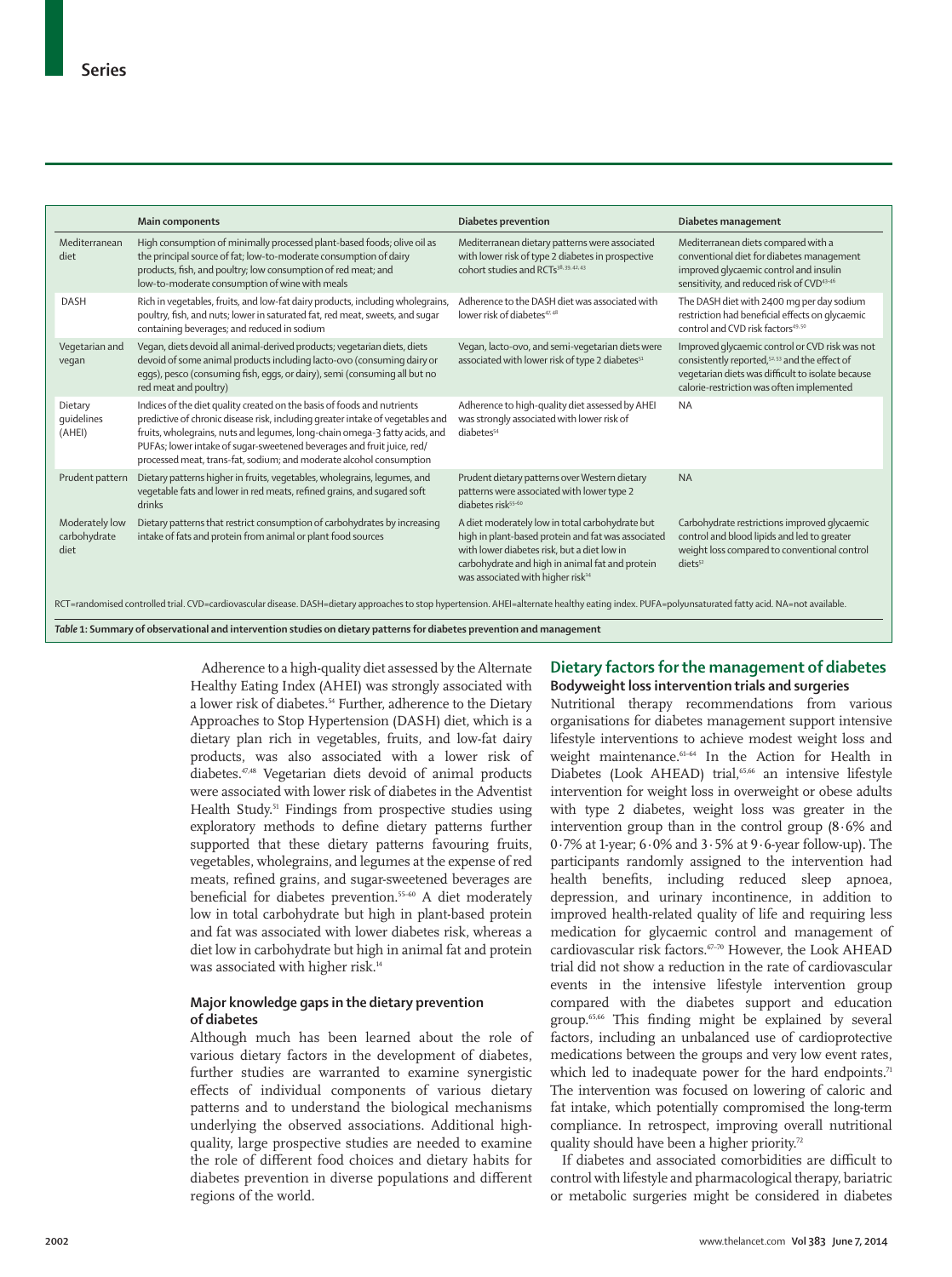|                                                         | ADA 201461                                                                                                                                               | CDA 201362                                                                                                                                                                   | DNSG-EASD 200463                                                                                                                                       |
|---------------------------------------------------------|----------------------------------------------------------------------------------------------------------------------------------------------------------|------------------------------------------------------------------------------------------------------------------------------------------------------------------------------|--------------------------------------------------------------------------------------------------------------------------------------------------------|
| Energy balance                                          | Reducing energy intake while maintaining a healthy eating<br>pattern to promote weight loss for overweight or obese<br>adults                            | A nutritionally balanced calorie-reduced diet to achieve and<br>maintain a lower, healthier bodyweight in people who are<br>overweight or obese                              | Reduced caloric intake to loose or maintain<br>bodyweight in people with BMI >25 kg/m <sup>2</sup>                                                     |
| Macronutrient<br>distribution                           | Use of individualised assessment because evidence suggests<br>no one ideal distribution for all people                                                   | Individualisation within ranges of 45-60% carbohydrate,<br>15-20% protein, 20-35% fat of total energy                                                                        | Ranges of 45-60% carbohydrate, 10-20%<br>protein, ≤35% fat of energy                                                                                   |
| Dietary eating<br>patterns                              | A variety of eating patterns are acceptable with<br>consideration for personal preferences and metabolic goals                                           | A variety of dietary patterns are acceptable with<br>consideration for personal preferences, values, and abilities                                                           | No specific recommendations                                                                                                                            |
| Glycaemic index and<br>glycaemic load                   | Substitute low glycaemic load foods for higher glycaemic<br>load foods may be beneficial                                                                 | Choose food sources of a low glycaemic index                                                                                                                                 | Low glycaemic index foods are suitable as<br>carbohydrate-rich choices                                                                                 |
| Dietary fibre and<br>wholegrains                        | Consume at least the amount recommended for the<br>general public (14 g per 1000 kcal or 25 g per day for<br>women and 38 q per day for men)             | Consume higher intake than those for the general public<br>(25-50 q per day or 15-25 q per 1000 kcal)                                                                        | Consume fibre intake >40 g per day (or 20 g per<br>1000 kcal per day) with half as soluble; choose<br>cereal-based foods high in fibre and wholegrains |
| Sucrose and fructose                                    | Limit or avoid intake of sugar-sweetened beverages                                                                                                       | Added sucrose or fructose can be substituted for other<br>carbohydrate as a mixed meal up to a maximum of 10% total<br>daily energy intake                                   | Moderate intake of free sugars (up to 50 g per<br>day) recommended without exceeding 10% total<br>energy                                               |
| Protein                                                 | Reducing the amount of dietary protein below usual intake<br>is not recommended for people with diabetes and kidney<br>disease                           | Usual intake recommended for those without kidney disease,<br>but consider restricting protein to 0.8 g/kg bodyweight for<br>people with diabetes and chronic kidney disease | Insufficient evidence to recommend protein<br>restriction for those with type 2 diabetes and<br>incipient nephropathy                                  |
| <b>MUFAs and PUFAs</b>                                  | MUFA-rich eating pattern may be beneficial                                                                                                               | MUFAs up to 20% of energy and PUFAs up to 10%                                                                                                                                | 10-20% of energy from MUFAs and up to 10%<br>from PUFAs                                                                                                |
| Omega-3 fatty acids                                     | No support for omega-3 fatty acid supplements                                                                                                            | No support for omega-3 fatty acid supplements                                                                                                                                | No support for omega-3 fatty acid supplements                                                                                                          |
| Saturated fat, dietary<br>cholesterol, and trans<br>fat | Same as recommended for the general public (<10% of<br>energy, aiming for 300 mg dietary cholesterol per day,<br>limiting trans-fat as much as possible) | No more than 7% of energy from saturated fats; limit intake<br>of trans fatty acids to a minimum                                                                             | Under 10% of energy from saturated and trans<br>fatty acids (<8% if LDL cholesterol is elevated);<br>below 300 mg per day cholesterol                  |
| Micronutrient<br>supplements                            | No support for vitamin or mineral supplements                                                                                                            | Routine vitamin and mineral supplementation is generally<br>not recommended                                                                                                  | No recommendation for vitamin and mineral<br>supplements                                                                                               |
| Alcohol                                                 | Advised to drink in moderation with consideration for<br>managing delayed hypoglycaemia                                                                  | Same precautions as in the general public with additional<br>consideration for risk of hypoglycaemia and weight gain                                                         | Moderate use of alcohol is acceptable with<br>consideration for prolonged hypoglycaemia and<br>weight control                                          |
| Sodium                                                  | Reduce sodium intake less than 2300 mg per day in general,<br>and further reduction in sodium is to be individualised                                    | No specific cutoffs recommended for people with<br>type 2 diabetes                                                                                                           | Restrict salt intake under 6 g per day                                                                                                                 |

*Table* **2: A comparison of nutrition therapy main recommendations for patients with type 2 diabetes from various organisations**

patients with BMI of 35 kg/m<sup>2</sup> or greater.<sup>73</sup> Findings from a meta-analysis showed that bariatric surgery led to greater bodyweight loss (mean difference: 26 kg) and higher partial or complete remission rates of diabetes than did non-surgical treatments.74 Further, participants in the Swedish obese subjects<sup>75</sup> study who underwent bariatric surgery had lower cardiovascular events than did those who received a conventional treatment.

## **Macronutrient distributions**

Organisations vary in their recommendations for optimum macronutrient distributions for diabetes management. In present guidelines, a transition to favouring individualised goals and focusing on the quality of macronutrient intake was provided (table 2).<sup>61-63</sup> The 2014 American Diabetes Association (ADA) position statement recommends the individualisation of macronutrient distribution on the basis of current eating patterns, preferences, and metabolic goals.61 Although the 2013 Canadian Diabetes Association (CDA) provides ranges of ideal macronutrient distribution for the management of diabetes, the guidelines also emphasise the importance of individualised dietary goals and quality of specific macronutrients.<sup>62</sup>

# **Quality of carbohydrates**

In a meta-analysis of RCTs with interventions greater than 4 weeks in people with diabetes, participants on a low-GI diet had a more significant reduction in  $HbA_{1C}$ than did those on a high-GI diet.<sup>76</sup> Education of a person with diabetes to use GI and GL as guides is generally supported by various organisations to improve glycaemic control.61–64 However, the published work regarding GI and GL is difficult to isolate from the benefits of dietary fibre because studies often investigate high-fibre and low GI foods in combination.<sup>61</sup> In practice, GI values of individual foods should be considered together with other factors, such as the amount of dietary fibre and added sugar.

Soluble fibre interventions have been shown to reduce  $HbA<sub>1c</sub>$  and fasting plasma glucose in people with diabetes. $\pi$  Several organisations recommend increasing fibre intake for diabetes management (table 2). $62,63$ However, the latest ADA guidelines did not recommend increasing fibre above the level already recommended for the general public because the amount of fibre needed was unrealistically high (>50 g per day) to modestly lower  $HbA<sub>1c</sub>$  and preprandial glucose.<sup>61</sup>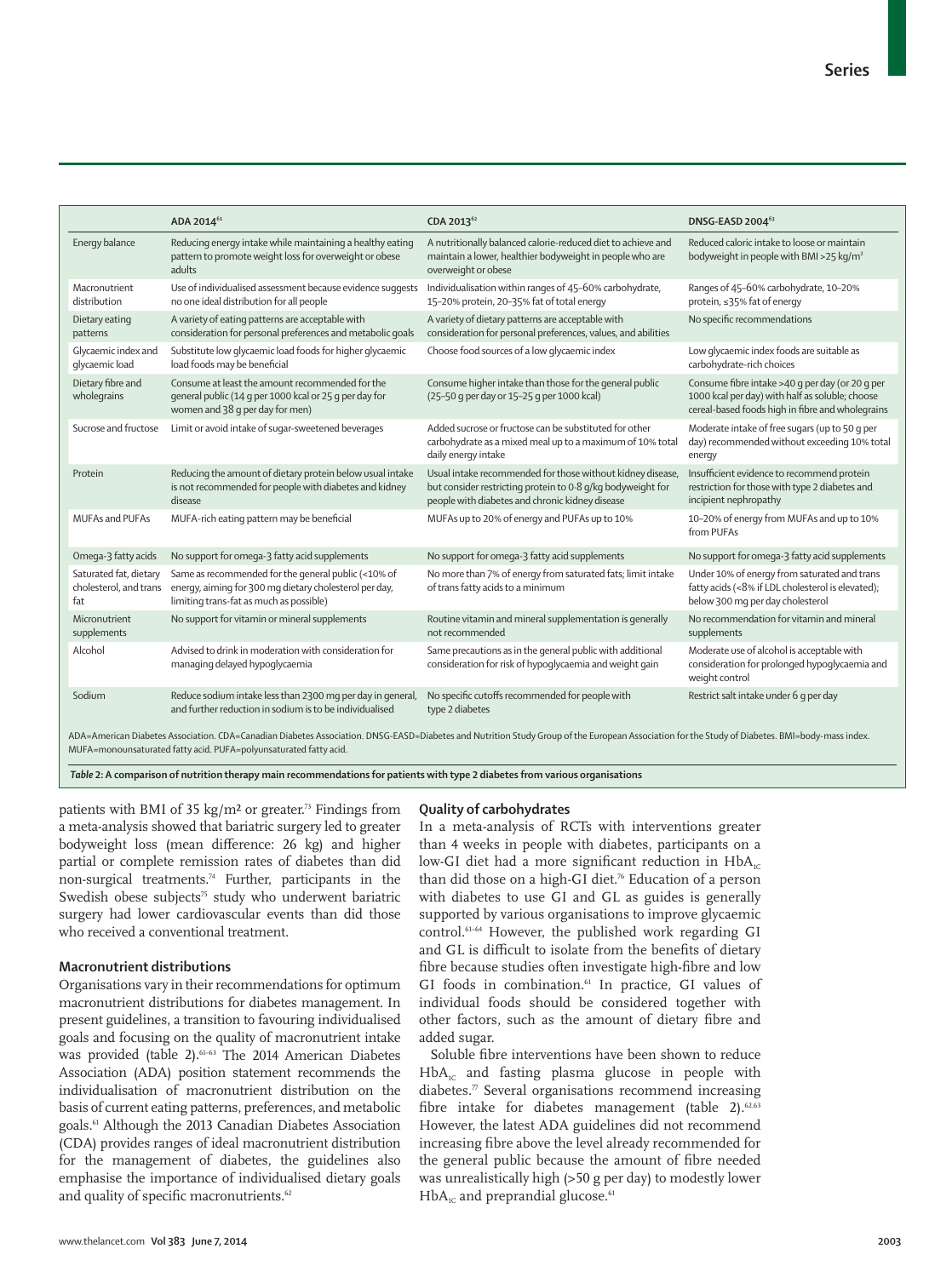Reduction of intake of added sugars or sugar-sweetened beverages has been recommended for diabetes management by various organisations (table  $2$ ).<sup>61–63</sup> Overconsumption of high fructose-sweetened beverages has adverse effects on selective deposition of visceral fat, lipid metabolism, blood pressure, insulin sensitivity, and de-novo lipogenesis especially in overweight and obese people.78 Naturally occurring fructose from whole fruits is unlikely to be deleterious because of its relatively slow digestion and absorption. However, regular consumption of fruit juices is not recommended.

Non-nutritive sweeteners could reduce overall calorie and carbohydrate intake.<sup>61</sup> Short-term studies have shown that replacement of added sugar with non-nutritive sweeteners reduces bodyweight and improves glycaemic control, but the long-term effects need to be investigated.79

## **Protein**

The current nutrition recommendations for adults with type 2 diabetes do not indicate prescription of a protein restriction.61,62 For people on energy-reduced diets for weight loss, however, an increased protein intake as percentage of calories is important because use of a fixed percentage of total calories to estimate a protein requirement might result in inadequate protein intake and lean muscle loss.<sup>62</sup>

For people with diabetic kidney disease, either microalbuminuria or macroalbuminuria, recommendations for protein intake vary among organisations (table 2).<sup>61-63</sup> The European Association for the Study of Diabetes (EASD) states that there is insufficient evidence to make a firm recommendation.<sup>63</sup> The CDA recommends to consider prescribing a protein restriction.<sup>62</sup> The ADA, meanwhile, recommends against a protein restriction.<sup>61</sup> Findings from a meta-analysis of RCTs did not show beneficial renal effects from low-protein diets in patients with diabetes.<sup>80</sup>

# **Fats**

Evidence indicates that the type of fat consumed is more important than the total fat intake to support metabolic goals.<sup>61,44</sup> Although the specific recommendations for distributions of fat composition vary, organisations generally support a reduction in the intake of saturated fat and trans fat from industrial hydrogenation to reduce cardiovascular disease risk (table 2).<sup>61-63</sup> In a cohort study of women with diabetes, a greater intake of saturated fat and cholesterol was associated with a higher cardiovascular disease risk,<sup>81</sup> and a greater intake of fish and long-chain omega-3 PUFA from food was associated with a lower incidence of coronary heart disease.<sup>82</sup> However, omega-3 PUFA supplementation did not reduce the risk of all-cause mortality, cardiovascular disease mortality, or cardiovascular disease events in a meta-analysis of RCTs.<sup>83</sup> In the Outcome Reduction with an Initial Glargine Intervention (ORIGIN) trial<sup>84</sup> of 12536 people with hyperglycaemia, supplementation of omega-3 PUFA did not show a cardiovascular disease or mortality benefit. Omega-3 PUFA supplementation is not recommended for people with diabetes, <sup>61-63</sup> but an increase in foods containing omega-3 PUFA is recommended as it is for the general public.

In a meta-analysis of RCTs, a high MUFA diet (>12% of energy) was associated with reduced fat mass and improved systolic and diastolic blood pressure.<sup>85</sup> When MUFA was substituted for carbohydrates or saturated fats in people with diabetes, those who consumed a higher amount of MUFA in the context of a Mediterranean-style diet had better glycaemic control after a 2-year intervention compared with the control group.<sup>45</sup>

#### **Dietary patterns**

Several dietary patterns consisting of combinations of different foods or food groups are beneficial for diabetes management (table 1). Organisations have recommended use of these dietary patterns with consideration for personal preferences and metabolic goals.<sup>61,62</sup>

In a systematic review of five RCTs in people with type 2 diabetes,<sup>43</sup> improvement in glycaemic control and insulin sensitivity was greater in participants on a Mediterranean diet than other frequently used diets, although the magnitude of results needs to be interpreted with caution because energy restriction was also included in a few RCTs45,46A Mediterranean diet reduced the need for antihyperglycaemic medications in overweight patients with newly diagnosed diabetes compared with those on a low-fat diet.<sup>46</sup> In a subgroup of moderately obese participants with diabetes from the Dietary Intervention Randomized Controlled Trial (DIRECT),<sup>45</sup> a calorierestricted Mediterranean diet resulted in more favourable fasting plasma glucose and insulin concentrations at 2-year follow-up than did a low-fat diet. In a subgroup of the PREDIMED trial participants with diabetes, Mediterranean diet interventions supplemented with extra-virgin olive oil or nuts, without calorie-restriction, significantly reduced the incidence of major cardiovascular disease events after a median 4.8-year follow-up.<sup>44</sup>

The DASH diet has been shown to lower blood pressure in people without (or with controlled) diabetes.86,87 In a small 8-week RCT in people with diabetes, the DASH diet, including the 2400 mg per day sodium restriction, had favourable effects on glycaemic control, HDL and LDL, cholesterol, blood pressure, and inflammatory biomarkers.<sup>49,50</sup> In one observational study, low sodium intake was associated with increased mortality in people with diabetes,<sup>88</sup> but reverse causation might explain this result. The current sodium intake recommendation for diabetes management from the ADA is 2300 mg per day or less, $61$  and table 2 summarises other organisations' recommendations.

Several trials of vegetarian or vegan diets have been done in people with diabetes,<sup>52</sup> but improved glycaemic control or cardiovascular disease risk was not consistently reported in these studies.<sup>52</sup> The effect of vegetarian diets might have been difficult to isolate because many trials implemented calorie restriction. In a 74-week intervention trial, a vegan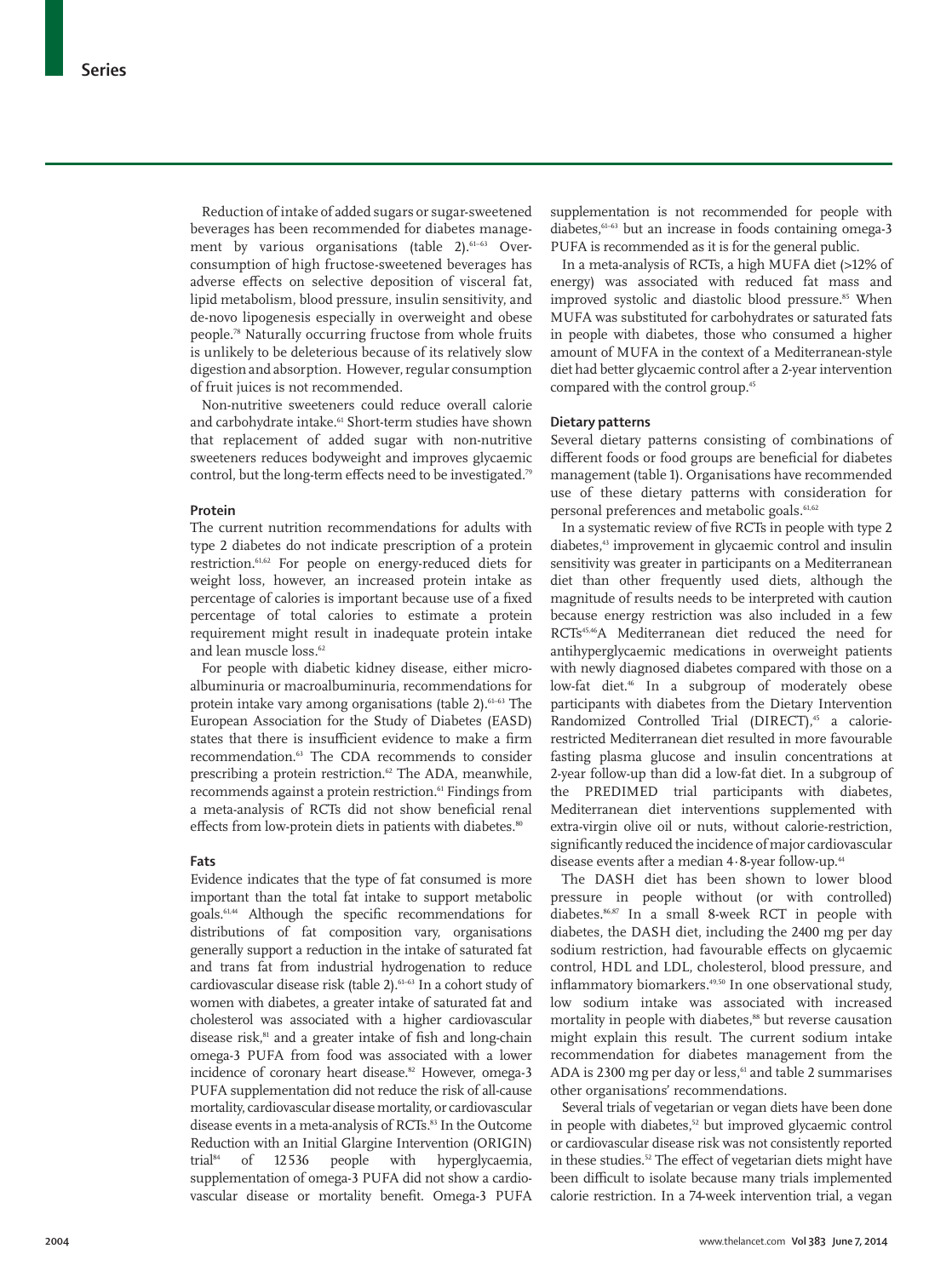diet, without energy restriction, resulted in weight loss and improved fasting glucose, triglyceride, and LDL cholesterol, and the vegan diet was more beneficial than a conventional diet after control for medication changes.<sup>53</sup>

Findings from a meta-analysis of RCTs suggested that various dietary patterns, such as low-carbohydrate, low-GI, Mediterranean, and high-protein diets, were effective in improving glycaemic control and cardiovascular disease risk factors compared with control diets in patients with diabetes.<sup>52</sup> These results provide a range of dietary options for diabetes management, paying attention to overall diet quality, treatment goals, and personal and cultural food preferences. However, highly restricted low carbohydrate and high protein diets tend to have low adherence in the long term. To improve longterm cardiovascular disease outcomes, the healthy types of fat and protein should be emphasised.

# **Vitamin and mineral supplementation**

Present nutrition therapy recommendations do not support vitamin or mineral supplementation in people with diabetes who do not have underlying deficiencies (table 2).61–63 However, people with diabetes should be informed about the importance of acquiring daily vitamin and mineral requirements through a well balanced diet because people with poorly controlled diabetes often have micronutrient deficiencies.<sup>61</sup> Select populations with diabetes, including elderly people, pregnant and lactating women, vegetarians, and those on calorie-restricted diets, should be aware of additional supplemental needs specific to their circumstances.

## **Alcohol**

Organisations from North America and Europe recommend moderate alcohol consumption for people with diabetes, as for the general public with consideration of risk of weight gain and hypoglycaemia, especially if taking insulin or insulin secretagogues. $61-63$ Similar to the general public, moderate alcohol consumption has been associated with a lower risk of mortality and coronary heart disease in people with diabetes.89 In a metabolic study, people with type 2 diabetes did not have delayed hypoglycaemia when alcohol was consumed with food.<sup>90</sup> However, the recommendations need to be delivered in a culturally appropriate context because excess alcohol drinking is one of the leading causes of disease burden in eastern Europe and Latin America, and alcohol consumption is increasing steadily in many Asian countries.<sup>4</sup>

# **Major knowledge gaps in the dietary management of diabetes**

Larger and longer-term RCTs are needed to compare relative efficacy and effectiveness of various dietary approaches in diabetes management. Personalised nutrition therapy tailored according to individuals' metabolic profile or genetic background, a promising concept, is yet to be investigated in the context of diabetes management. Highquality, large sample size intervention and observational studies, and region-specific recommendations are lacking from diverse populations and cultures.

# **Summary and global perspectives**

Economic growth and globalisation of trade have led to drastic changes in food production, processing, and distribution systems and have increased the accessibility of unhealthy foods.3 With nutrition transitions, men and women worldwide have experienced excess bodyweight gain accompanied by increased diabetes incidence and complications.4

In the past two decades, evidence from prospective cohort studies and RCTs has shown the importance of individual nutrients, foods, and dietary patterns in type 2 diabetes prevention and management. The convergence of dietary factors for prevention and management of diabetes was recorded, and healthy dietary patterns for diabetes prevention and management were typically rich in wholegrains, fruits and vegetables, nuts, and legumes; moderate in alcohol consumption; and lower in refined grains, red or processed meats, and sugar-sweetened beverages. To achieve long-term adherence to this diet plan, individuals can have flexibility in food choices without compromising overall diet quality.

Almost all present knowledge of dietary prevention and management of diabetes has been derived from developed countries. To undertake original investigations in other populations with different disease susceptibility and eating habits is crucial. Evidence-based nutrition therapy recommendations have been developed and implemented in many developed countries.<sup>61–63</sup> However, further development of region-specific guidelines is needed to provide practical educational instruments, which consider variation in dietary patterns, accessibility to foods, and agriculture in different regions and cultures.

Global public health policies are warranted across several sectors to create a healthy food environment and promote corporate social responsibility. Potential strategies include nutrition and agricultural policies that favour the production and distribution of healthy food—eg, instituting agricultural subsidies that increase accessibility and affordability of fruits, vegetables, wholegrains, legumes, and nuts. Increasing taxes on sugar-sweetened beverages and other unhealthy products can reduce consumption of these foods and improve overall diet quality. Global efforts, such as standardisation of front-ofpackage nutrition labels and nutrition facts in conjunction with public health campaigns and sound agricultural and food policies, could reshape the trajectory of nutrition transition and improve the global food supply, which might help to curb the type 2 diabetes epidemic.

#### **Contributors**

SHL searched for and assessed the literature, wrote the first draft, and revised the review. OH and VM prepared several references and revised the review. FBH planned and revised the review.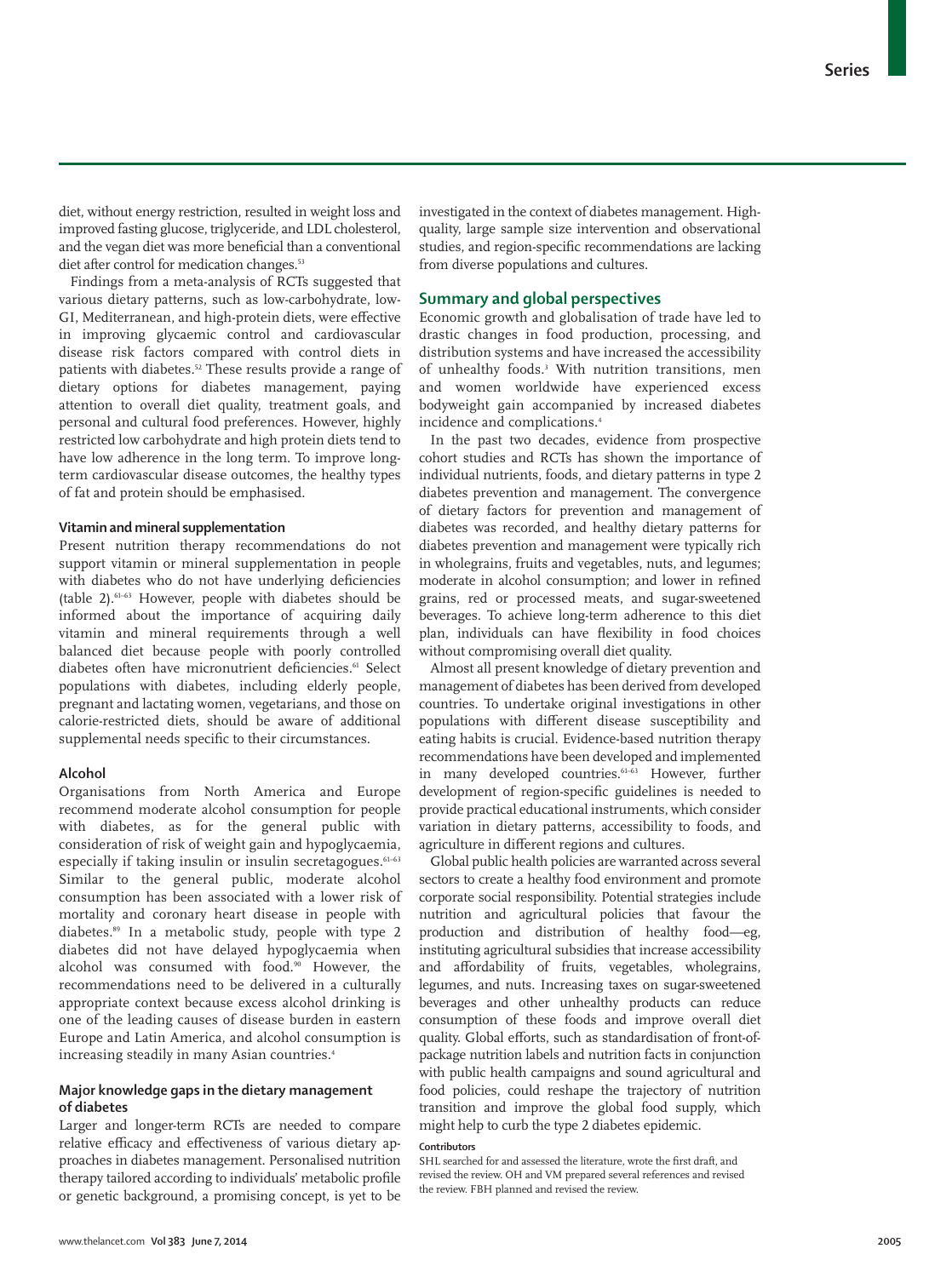#### **Declaration of interests**

OH reports personal fees from Abbott Nutrition Inc, personal fees from Merck Pharmaceutical, and grants from Neurometrix, outside the submitted work. FBH reports grants from Merck, grants from California Walnut Commission, personal fees from Novo Nordisk, and personal fees from Bunge, outside the submitted work. SHL and VM declare no competing interests.

#### **Acknowledgments**

FBH is supported by NIH grants DK58845, U54 CA155626, HL60712, and P30DK046200. SHL is supported by a CIHR Fellowship Award. These funding sources had no involvement in the writing of the review.

#### **References**

- 1 International Diabetes Federation. IDF diabetes atlas (6th edn.) 2013. http://www.idf.org/diabetesatlas (accessed Jan 30, 2014).
- Hu FB. Globalization of diabetes: the role of diet, lifestyle, and genes. *Diabetes Care* 2011; **34:** 1249–57.
- 3 Popkin BM, Adair LS, Ng SW. Global nutrition transition and the pandemic of obesity in developing countries. *Nutr Rev* 2012; **70:** 3–21.
- 4 Ezzati M, Riboli E. Behavioral and dietary risk factors for noncommunicable diseases. *N Engl J Med* 2013; **369:** 954–64.
- 5 Hu FB. Metabolic consequences of obesity. Obesity epidemiology. New York: Oxford University Press, 2008: 149–73.
- 6 Hu FB, Manson JE, Stampfer MJ, et al. Diet, lifestyle, and the risk of type 2 diabetes mellitus in women. *N Engl J Med* 2001; **345:** 790–97.
- 7 Vazquez G, Duval S, Jacobs DR Jr, Silventoinen K. Comparison of body mass index, waist circumference, and waist/hip ratio in predicting incident diabetes: a meta-analysis. *Epidemiol Rev* 2007; **29**: 115–28.
- 8 Knowler WC, Barrett-Connor E, Fowler SE, et al. Reduction in the incidence of type 2 diabetes with lifestyle intervention or metformin. *N Engl J Med* 2002; **346:** 393–403.
- 9 Tuomilehto J, Lindström J, Eriksson JG, et al. Prevention of type 2 diabetes mellitus by changes in lifestyle among subjects with impaired glucose tolerance. *N Engl J Med* 2001; **344:** 1343–50.
- 10 Pan XR, Li GW, Hu YH, et al. Effects of diet and exercise in preventing NIDDM in people with impaired glucose tolerance. The Da Qing IGT and Diabetes Study. *Diabetes Care* 1997; **20:** 537–44.
- 11 Ramachandran A, Snehalatha C, Mary S, Mukesh B, Bhaskar AD, Vijay V. The Indian diabetes prevention programme shows that lifestyle modification and metformin prevent type 2 diabetes in Asian Indian subjects with impaired glucose tolerance (IDPP-1). *Diabetologia* 2006; **49:** 289–97.
- 12 Risérus U, Willett WC, Hu FB. Dietary fats and prevention of type 2 diabetes. *Prog Lipid Res* 2009; **48:** 44–51.
- 13 Hu FB, van Dam RM, Liu S. Diet and risk of type II diabetes: the role of types of fat and carbohydrate. *Diabetologia* 2001; **44:** 805–17.
- 14 Halton TL, Liu S, Manson JE, Hu FB. Low-carbohydrate-diet score and risk of type 2 diabetes in women. *Am J Clin Nutr* 2008; **87:** 339–46.
- 15 Tinker LF, Bonds DE, Margolis KL, et al. Low-fat dietary pattern and risk of treated diabetes mellitus in postmenopausal women: the Women's Health Initiative randomized controlled dietary modifi cation trial. *Arch Intern Med* 2008; **168:** 1500–11.
- 16 Salmerón J, Hu FB, Manson JE, et al. Dietary fat intake and risk of type 2 diabetes in women. *Am J Clin Nutr* 2001; **73:** 1019–26.
- 17 Wu JH, Micha R, Imamura F, et al. Omega-3 fatty acids and incident type 2 diabetes: a systematic review and meta-analysis. *Br J Nutr* 2012; **107** (suppl 2)**:** S214–27.
- 18 Schulze MB, Schulz M, Heidemann C, Schienkiewitz A, Hoffmann K, Boeing H. Fiber and magnesium intake and incidence of type 2 diabetes: a prospective study and meta-analysis. *Arch Intern Med* 2007; **167:** 956–65.
- 19 Bhupathiraju SN, Tobias DK, Malik VS, et al. Glycemic index, glycemic load, and risk of type 2 diabetes: results from 3 large US cohorts and an updated meta-analysis. *Am J Clin Nutr* 2014; published online April 30. DOI:10.3945/ajcn.113.079533.
- 20 Dong J-Y, Xun P, He K, Qin L-Q. Magnesium intake and risk of type 2 diabetes: meta-analysis of prospective cohort studies. *Diabetes Care* 2011; **34:** 2116–22.
- Zhao Z, Li S, Liu G, et al. Body iron stores and heme-iron intake in relation to risk of type 2 diabetes: a systematic review and meta-analysis. *PLoS One* 2012; **7:** e41641.
- 22 Song Y, Wang L, Pittas AG, et al. Blood 25-hydroxy vitamin D levels and incident type 2 diabetes: a meta-analysis of prospective studies. *Diabetes Care* 2013; **36:** 1422–28.
- 23 Hauner H, Bechthold A, Boeing H, et al. Evidence-based guideline of the German Nutrition Society: carbohydrate intake and prevention of nutrition-related diseases. *Ann Nutr Metab* 2012; **60** (suppl 1)**:** 1–58.
- 24 Mitri J, Muraru MD, Pittas AG. Vitamin D and type 2 diabetes: a systematic review. *Eur J Clin Nutr* 2011; **65:** 1005–15.
- Aune D, Norat T, Romundstad P, Vatten LJ. Whole grain and refined grain consumption and the risk of type 2 diabetes: a systematic review and dose–response meta-analysis of cohort studies. *Eur J Epidemiol* 2013; **28:** 845–58.
- 26 Hu EA, Pan A, Malik V, Sun Q. White rice consumption and risk of type 2 diabetes: meta-analysis and systematic review. *BMJ* 2012; **344:** E1454.
- 27 Pan A, Sun Q, Bernstein AM, et al. Red meat consumption and risk of type 2 diabetes: 3 cohorts of US adults and an updated meta-analysis. *Am J Clin Nutr* 2011; **94:** 1088–96.
- 28 Carter P, Gray LJ, Troughton J, Khunti K, Davies MJ. Fruit and vegetable intake and incidence of type 2 diabetes mellitus: systematic review and meta-analysis. *BMJ* 2010; **341:** c4229.
- 29 Cooper AJ, Forouhi NG, Ye Z, et al. Fruit and vegetable intake and type 2 diabetes: EPIC-InterAct prospective study and meta-analysis. *Eur J Clin Nutr* 2012; **66:** 1082–92.
- 30 Tong X, Dong JY, Wu ZW, Li W, Qin LQ. Dairy consumption and risk of type 2 diabetes mellitus: a meta-analysis of cohort studies. *Eur J Clin Nutr* 2011; **65:** 1027–31.
- 31 Malik VS, Popkin BM, Bray GA, Després J-P, Willett WC, Hu FB. Sugar-sweetened beverages and risk of metabolic syndrome and type 2 diabetes: a meta-analysis. *Diabetes Care* 2010; **33:** 2477–83.
- The InterAct consortium. Consumption of sweet beverages and type 2 diabetes incidence in European adults: results from EPIC-InterAct. *Diabetologia* 2013; **56:** 1520–30.
- Baliunas DO, Taylor BJ, Irving H, et al. Alcohol as a risk factor for type 2 diabetes. *Diabetes Care* 2009; **32:** 2123–32.
- Ding M, Bhupathiraju SN, Chen M, van Dam R, Hu FB. Caffeinated and decaffeinated coffee consumption and risk of type 2 diabetes: a systematic review and a dose-response meta-analysis. *Diabetes Care* 2014; **37:** 569–86.
- 35 Muraki I, Imamura F, Manson JE, et al. Fruit consumption and risk of type 2 diabetes: results from three prospective longitudinal cohort studies. *BMJ* 2013; **347**.
- 36 Jiang R, Manson JE, Stampfer MJ, Liu S, Willett WC, Hu FB. Nut and peanut butter consumption and risk of type 2 diabetes in women. *JAMA* 2002; **288**: 2554–60.
- 37 Pan A, Sun Q, Manson JE, Willett WC, Hu FB. Walnut consumption is associated with lower risk of type 2 diabetes in women. *J Nutr* 2013; **143**: 512–8.
- 38 Salas-Salvadó J, Bulló M, Babio N, et al. Reduction in the incidence of type 2 diabetes with the Mediterranean diet: results of the PREDIMED-Reus nutrition intervention randomized trial. *Diabetes Care* 2011; **34:** 14-9.
- 39 Salas-Salvadó J, Bulló M, Estruch R, et al. Prevention of diabetes with mediterranean diets: a subgroup analysis of a randomized trial. *Ann Intern Med* 2014; **160**: 1–10.
- Pan A, Malik VS, Schulze MB, Manson JE, Willett WC, Hu FB. Plain-water intake and risk of type 2 diabetes in young and middle-aged women. *Am J Clin Nutr* 2012; **95**: 1454–60.
- 41 Joosten MM, Beulens JWJ, Kersten S, Hendriks HFJ. Moderate alcohol consumption increases insulin sensitivity and ADIPOQ expression in postmenopausal women: a randomised, crossover trial. *Diabetologia* 2008; **51**: 1375–81
- 42 The InterAct Consortium. Mediterranean diet and type 2 diabetes risk in the European Prospective Investigation into Cancer and Nutrition (EPIC) study: the InterAct project. *Diabetes Care* 2011; **34:** 1913–18.
- 43 Esposito K, Maiorino MI, Ceriello A, Giugliano D. Prevention and control of type 2 diabetes by Mediterranean diet: a systematic review. *Diabetes Res Clin Pract* 2010; **89:** 97–102.
- 44 Estruch R, Ros E, Salas-Salvadó J, et al. Primary prevention of cardiovascular disease with a Mediterranean diet. *N Engl J Med* 2013; **368:** 1279–90.
- 45 Shai I, Schwarzfuchs D, Henkin Y, et al. Weight loss with a low-carbohydrate, Mediterranean, or low-fat diet. *N Engl J Med* 2008; **359:** 229–41.